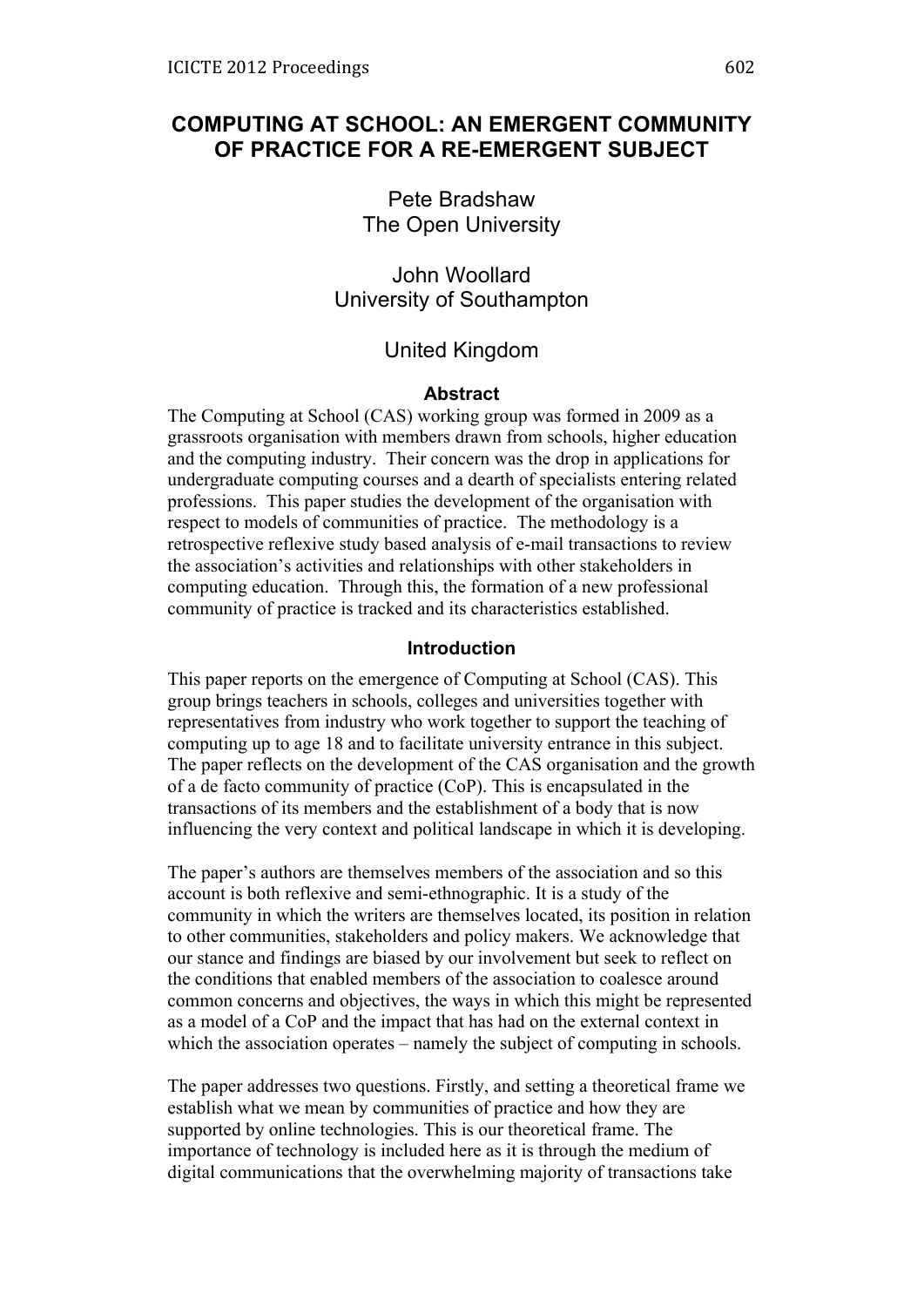place. This is a technologically enabled community. Without the technology, we argue, the community would be very different and the association's emergence would have taken a very different trajectory. The second is our research question, which we answer through empirical enquiry – "What are the characteristics of CAS as a community of practice?"

## **Context**

CAS emerged in 2008 as a response by a collective of individuals concerned with the decline in admissions to undergraduate computing programmes in the UK (Fowler & Yamada-F, 2009; UCAS, 2011; see also Becerra-Fernandez et al., (2010) for a discussion of a parallel situation in the USA). The decline was combined with a shortfall in professionals entering the industry with the Council of Professors and Heads of Computing forecasting a shortfall of over 30,000 computing graduates by 2016 compared to the number of vacancies in the market (CPHC, 2008; see also E-skills, 2008). The two figures are, of course, related: fewer students entering computing programmes result in fewer entering the job market. The embryonic association consisted of academics from university computing departments, schoolteachers (and those in county-level support roles), representatives of industry and the BCS formerly known as The British Computer Society and the UK's Chartered Institute for IT. These constituencies, and their relative significance, will be discussed later as components of the community. They also provide the sample for key informants in the evidence relating to the formation of a CoP.

The major concern in the response of the individuals who formed CAS was the position of the subject of computing in schools and the qualifications offered to students prior to higher education. They are, self-evidently, major contributors to the level of undergraduate admissions. Less obvious is the impact of the attitudes of universities to such qualifications.

In England, Wales and Northern Ireland the standard school leaving qualification is the General Certificate of Education, Advanced Level. In Scotland, students take Higher and Advanced Highers. The abbreviation Alevel will be used to represent all of these qualifications. If computing is not offered at A-level in schools one might expect that fewer students would apply to study it at university. This relationship is complicated by the fact that for first degrees in computing UK higher education does not require any formal school qualification in the subject (Clark & Boyle, 2006). Often admissions criteria stress the importance of mathematics or physics whereas computing or computer science is, at best, an option. While the decline in admissions to university computing courses commenced in the late 1990s and has continued over the first decade of the  $21<sup>st</sup>$  century (CHPC, 2008; UCAS, 2011), the position of school-level computing as a non-mandatory entry requirement has persisted throughout this time. Why should there be concern about the subject in schools in 2009 when it had not been an essential pre-requisite during a period of increasing admissions up to the early 1990s?

Computing has a long history in UK schools. From the 1970s qualifications were available in the subject for students aged 16 and 18. In 1988, however, the National Curriculum for England Wales introduced Information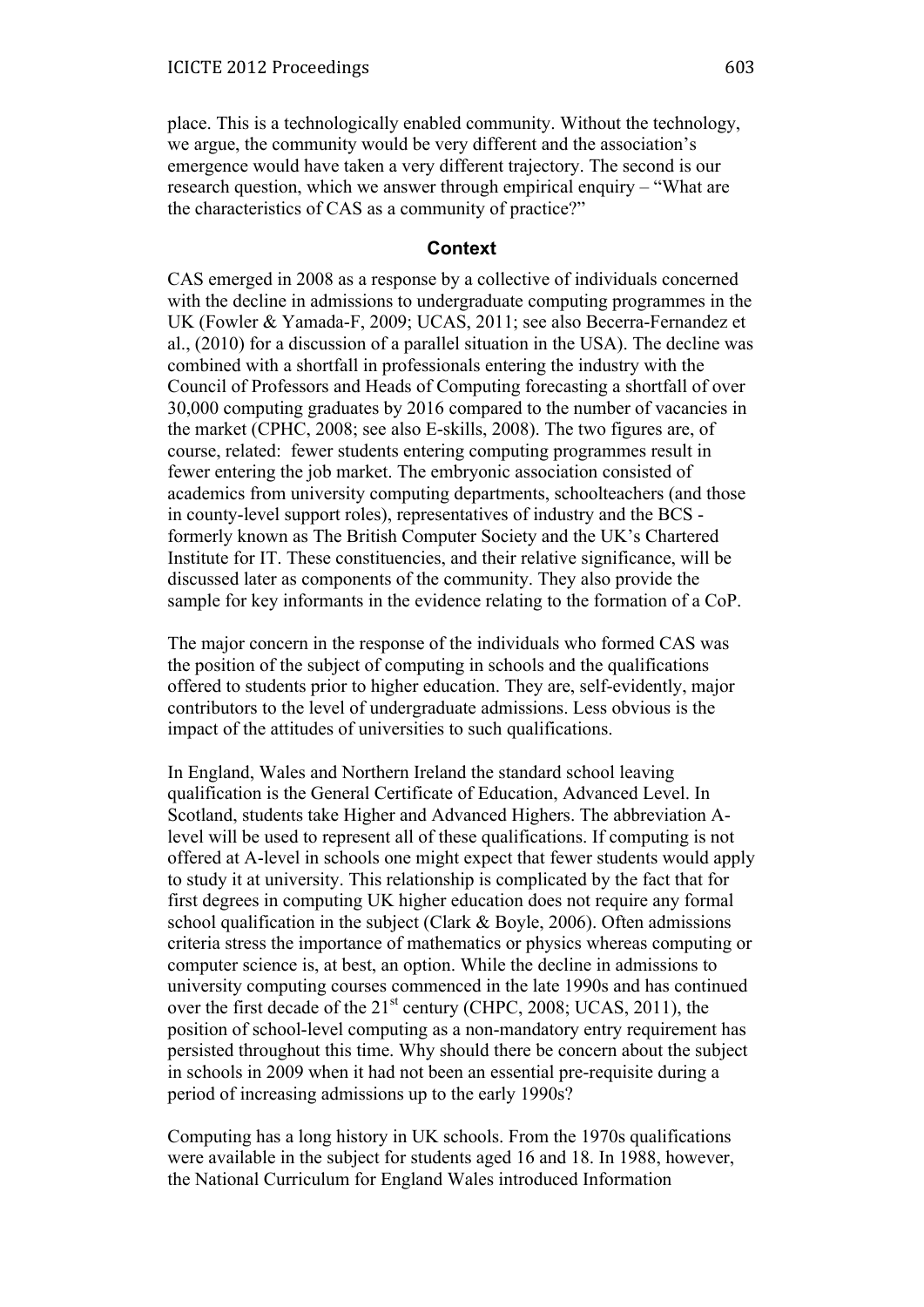Technology. At first subsumed into the Technology curriculum IT, later ICT, became a subject in its own right in future revisions. By the time the curriculum was redrawn in 1999 it had become manifest as a subject with both general and vocationally related qualifications and as a key skill. It had become all-pervasive in the landscape of qualifications while its 'older relation' – computing – had started to decline.

ICT's position had burgeoned, and was bolstered by its representation in performance tables for English schools where it could count for up to four times other subjects (Mansell, 2007). With this possibility, schools focused on ICT to 'bolster' (ibid.) their performance – crucial in gaining reputation and good inspection reports. Specialist teaching had become diverted onto ICT and computing withered. There was a decline in entries for computing in schools, mirroring that in higher education. University teachers of computing and their counterparts in schools shared the same concern of falling numbers of specialist students. It was at this point that the original members of CAS came together to discuss what might be done. Shortly afterwards, in 2010, a new government in the UK embarked upon a radical education agenda openly driven by the financial climate and a reduction in central provision of services. Bodies that had previously supported ICT in schools – noticeably the national agency (Becta) and local authorities – were either abolished or reduced in importance. Performance tables were readjusted so that ICT could not count as four subjects and, perhaps most significant of all, a review of the National Curriculum in England was announced with the emerging recommendation that ICT be downgraded to a basic subject. Thus CAS was born at a time when the status quo for ICT in schools was about to be disrupted.

# **Communities of Practice and Online Technologies**

Etienne Wenger describes CoPs as groups of people who share a concern or a passion for something they do and learn how to do it better as they interact regularly. (Lave & Wenger, 1991; Wenger, 1998, 2006). Related to this notion of social learning is the theory of social constructivism. Here engagement in learning comes through activity and communication. Collaboration and cooperative activities support learning and develop socially constructed ideas and understanding. In online contexts, learning and the development of communities of practice in online contexts mirrors that in socially constructed learning in traditional contexts.

For Wenger (1998, 2006) there are three elements to a CoP:

- **Domain**. All members of a CoP work in a context that is coherent.
- **Community**. Members of a CoP work together, learn together, develop common solutions and induct new members (see especially Lave & Wenger, op.cit., on this last point).
- **Practice**. Members of a CoP carry out similar tasks and activities. These situate the learning and help to define and develop the domain.

In all of the above there is an implicit need for communication. In the early CoPs studied by Lave and Wenger, op.cit., the dominant form was of working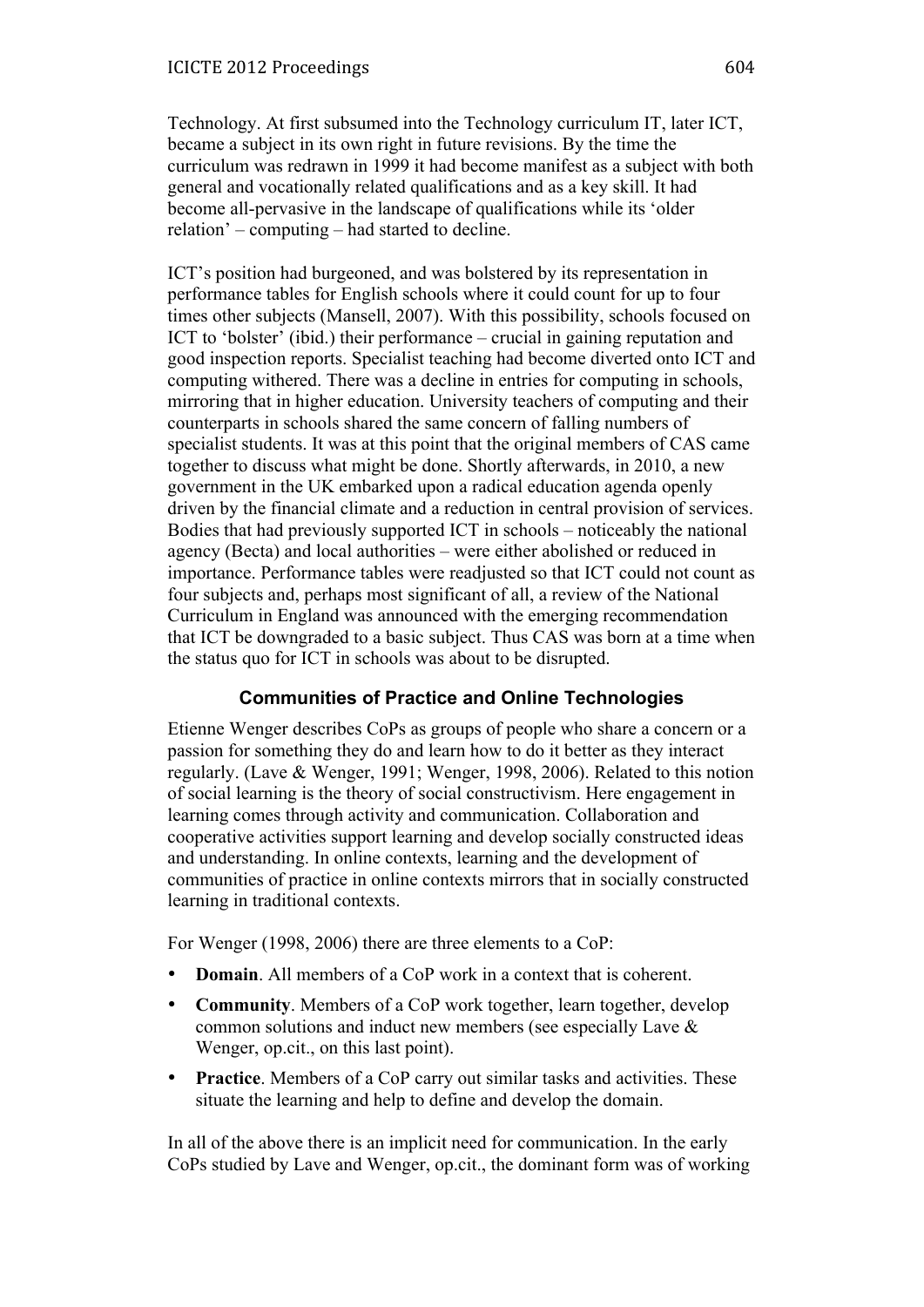alongside a mentor in an apprenticeship model. One learnt from those around and was inducted into the community through shared practice. Once inducted, new members moved from the periphery to the centre of the community and became fully engaged in its collaborative efforts.

Wenger's practice and community are given greater texture by Schlager and Fusco (2010), who describe a number of 'guideposts' relating to communities of practice. Here six key aspects emerge:

- **Environment.** A community of practice is a learning environment based upon social activities with social roles reflecting competence and experience.
- **History.** A community of practice can emerge from traditional activities and the norms and practices are inherited from the previous engagements.
- **Membership roles**. The membership of a community is not uniform or static. There will be a range of people with different competencies, knowledge, interests and motivations.
- **Membership growth**. The community continues to grow over time.
- **Networking.** A community of practice is a social network with exchanges evidenced in discussion and production of shared knowledge.
- **Outcomes.** The activities of a community of practice are most frequently recorded and archived within the technology. However, the outcomes are less tangible, perhaps more decisive and certainly most important to the wider world. A measure of the impact of a community of practice is not limited to the electronic record of the exchanges but is measured by the changed actions and attitudes of the participants and the influences upon those outside of the community.

This framework is used below to analyse the transactions of CAS members. Significantly though, these transactions and the existence of the organization are mediated through the use of technology.

The understanding of the value of technology for such communication and collaboration started to emerge in the late 1990s with the widespread access to Internet-connected computers. Computer-mediated activities in education became more collaborative, interactive, shared, focused and analyzed. CoPs developed models of working together online (Conole, 2007; Conole & Oliver, 2007; Laurillard, 2002; Salmon, 2000; Somekh, 2007; Wenger et al., 2002; Wenger et al., 2009). Concomitantly, the agenda of online learning moved towards a social dimension. Learning together did not mean working together in the same physical or temporal space but working with increasingly sophisticated tools to develop practice within the community's domain.

Technology is significant in the consideration of CAS as a CoP as its members are distributed across a country and rely primarily on technology for communication and sharing of practice. In some ways the association exists in the online transactions of its members – e-mails and videoconferences. These are supported by face-to-face meetings: a national conference, local hub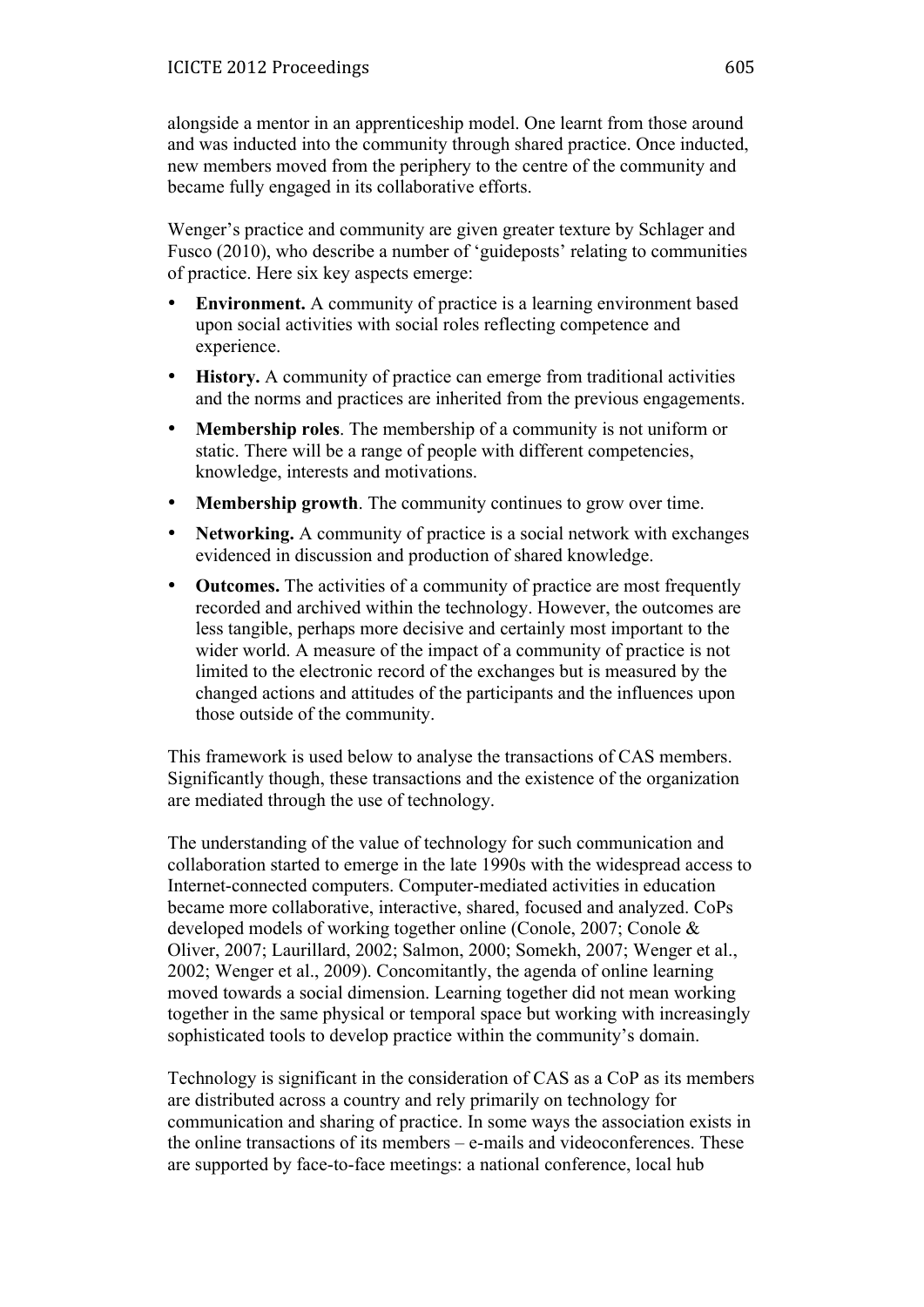meetings and termly working members meetings, but, in respect of establishing the organization, these have been overshadowed by electronic interactions.

## **Empirical Research**

Having discussed the context for the emergence of CAS and the theoretical framework for communities of practice we now turn to the empirical research that allowed this emergence to be analysed.

### **Methodology and Methods**

The methodological approach is that of a reflexive ethnographic study. The researchers are part of the context being studied. This approach is variously known as traditional auto-ethnography (Hayano, 1979), insider-ethnography (Brannick & Coghlan, 2001) or self-ethnography (Alvesson, 2003). The study cannot be purely ethnographic because of the subjectivity of the writers – they are to an extent participants as well as observers. Both are closely engaged in the development of CAS. Ethnographic studies traditionally combine observation, interview and documentary analysis (Hammersley & Atkinson, 2007). The writers' own involvement in the communities makes observation more problematic as it is coloured by their own position. To minimise the bias associated with this, a large data set was collected from online and other transactions between members of the community. Through this, the research question,"What are the characteristics of CAS as a community of practice?" was addressed.

The online transactions are represented by the e-mail exchanges in the group. These were analyzed for volume, membership and topics. The last of these were mapped against the frames of Wenger (1998, 2006) and Schlager & Fusco (2010), which were used to analyse the data collected. This 'tells the story' (Hammersley, 1990) of the emergence of CAS and the extent to which it may be considered a CoP.

## **Analysis of Transactions**

CAS formed in 2008 through discussion between individuals in industry, schools and universities with the initial discussions taking place at Microsoft in Cambridge. The very first e-mail to the membership of the CAS (sent at the start of February 2008) identifies members as 22 people – four of whom worked in the computing industry (representing three companies) plus two at the BCS, six in higher education, seven in schools, two for an awarding body (responsible for examinations in schools) and one for a local authority (responsible for supporting and developing the curriculum in schools).

This initial bias, in which those working in schools were in a minority continued through the first year of the group's existence. During this time there was no external presence to the group. Work was going on behind the scenes to establish it.

The first announcements of CAS's existence were made during the academic year 2009/10. The community moved from being a 'secret' work in progress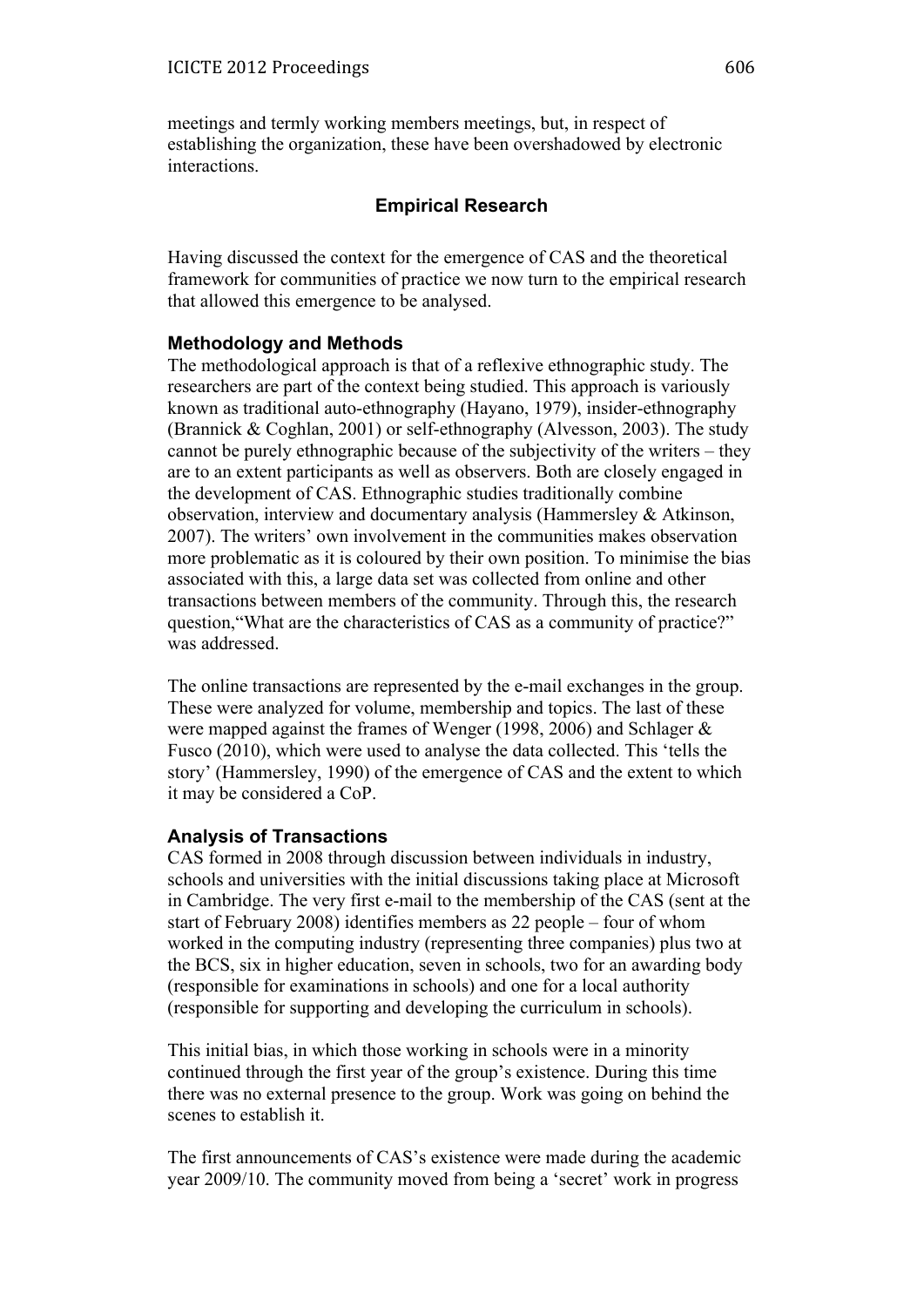to one that was starting to organise its first events. These included local 'hub' meetings and other professional development (PD) activities. A partnership was agreed with the Vital programme for professional development (see Bradshaw, Twining and Walsh (2011; 2012) whose platform carried online 'Teachshare' seminars. PD events were also run by university members of the CAS group and others held in association with an awarding body. This growth in activity was accompanied by a growth in membership as shown in Table 1.

Table 1

|               | Members | Schools |     |    | Industry | Higher Ed |     |
|---------------|---------|---------|-----|----|----------|-----------|-----|
| March<br>2008 | 22      | 7       | 32% | 6  | 27%      | 6         | 27% |
| March<br>2009 | 34      | 12      | 35% | 8  | 24%      | 10        | 29% |
| March<br>2010 | 220     | 145     | 66% | 19 | 9%       | 43        | 20% |
| March<br>2011 | 549     | 422     | 77% | 36 | 7%       | 67        | 12% |
| Feb<br>2012   | 1165    | 905     | 78% | 96 | 8%       | 118       | 10% |

*Membership of CAS by Sector from Its Formation*

Noticeable trends in this membership data are the steady increase in proportion of schoolteachers as members. The group was established to help teachers implement and develop computing courses in school. Teachers responded by joining the group – theirs is the core constituency and computing in schools the core focus for activities.

The membership process is that individuals request to join and then an invite is sent from the group's co-ordinator. For the first two months of 2012 some 454 people have asked to join the group although only 223 have accepted invitations at the time of writing this paper. From January 2012, a new online membership form was launched with greater profiling of members. This gives more information about the type of work a member does. Table 1 was compiled from only those accepting invites and the job type was based on limited information – e-mail and work addresses where given. Table 2 considers all those who have asked to join (N=454) and takes data from their profiles. There would appear to have been a sudden upswing in interest in the group from IT professionals - 81 applications have been received. This has only resulted in 16 conversions to membership however. This may again reflect the fact that core transactions of the group are focused on schools.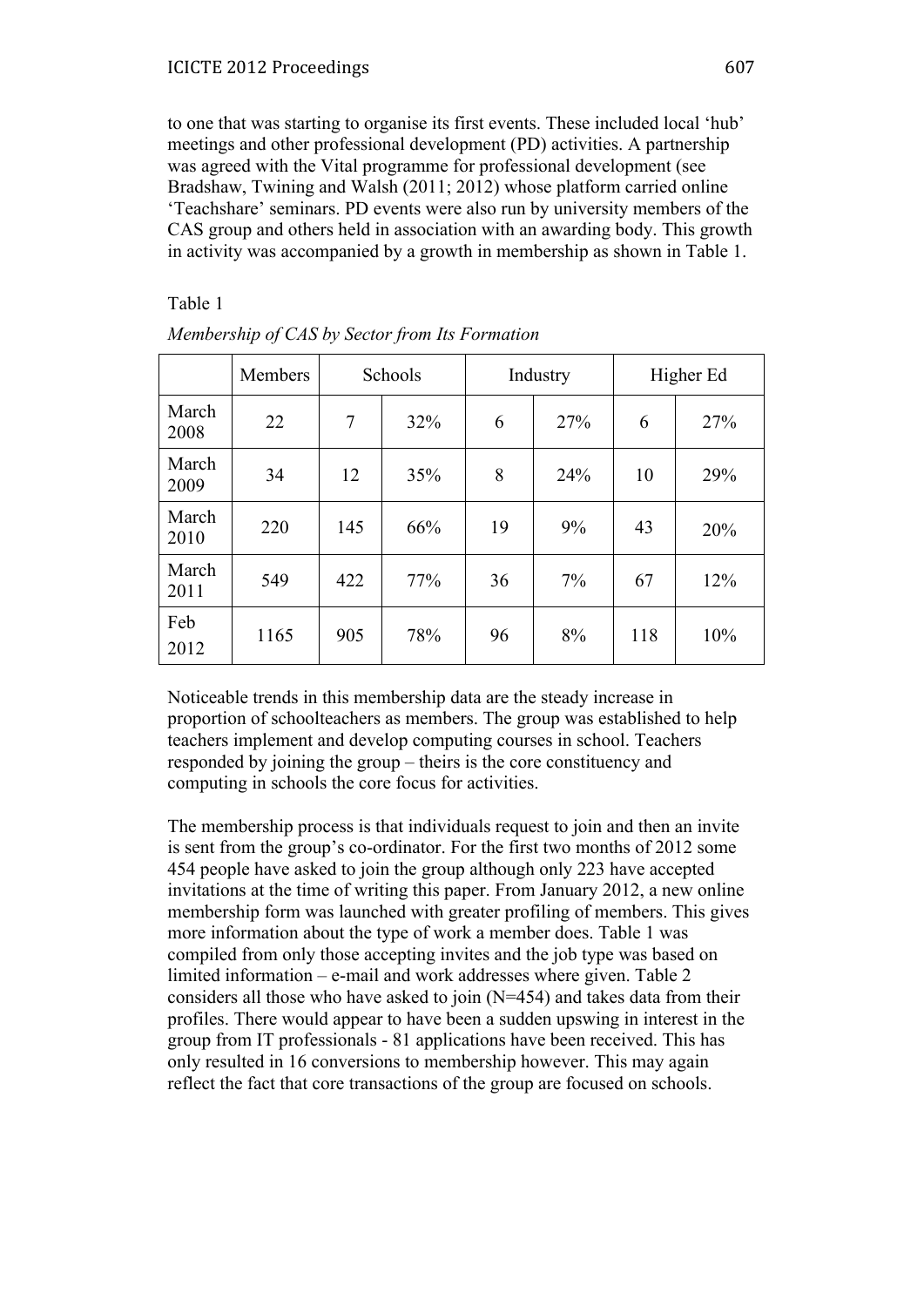Table 2

| Schools | Industry | Higher Ed |
|---------|----------|-----------|
| 58%     | $18\%$   | 12%       |

The manifestation of these transactions is the e-mail traffic that is associated with the CAS group. There are three mailing lists operated by the group – the main 'list' for all members; a list for those who sign up as 'working members' and attend termly meetings to steer the group; and a list for the 'board' a smaller group that represented the different constituencies and sponsors. The analysis here is of the main list. This is for two reasons. Firstly, the output from the decisions of the other two bodies makes its way to the whole membership; and secondly, it is the group as a whole that is being analysed for features of a community of practice.

Since February 2008 when the group was established, and until 15 February 2012, some 7213 e-mails had been sent to the list. These were analysed by type at different points in the group's development as shown in Table 3. The data shows that there was a flurry of activity when CAS was first mooted in the spring of 2008. Discussion at that time centred on the organisation and name of the group. This was accompanied by internal debate as to the nature of the curriculum and issues in schools and industry. A 'Book of Knowledge' (BOK) was proposed and started, which encapsulated the group's view of the computing curriculum. There was relatively little sharing of resources at this early stage. By the end of 2008 the group's discussions had virtually ceased. The activity was centred 'off stage' with the development of a website, writing of the BOK and establishing of sponsorship. There was little engagement by members in e-mail discussion.

By the end of 2009 the group was beginning to gather momentum as its membership slowly grew. A conference had been held in the summer. A newsletter and Twitter account were added at this time to increase the CAS's visibility. There was still much discussion about the way in which the group should be structured but this was now complemented by members sharing resources and ideas for continuing professional development (CPD) provided by others. The industry focus had dropped and the majority of the discussion of issues related to those in schools. Interest in qualifications had developed with the launch of the first of the GCSE Computing specifications. At this point its development CAS was beginning to be asked to provide CPD. The BOK was launched and the first local hubs held – face-to-face meetings in regional venues, organised by members and a presence at the annual BETT show in London that showcases technology in learning. The group discussed whether it was ready to become a formal subject association (this has not yet happened).

By November 2010 the group's processes had been established and discussion on internal issues was largely absent from the e-mails. There was again, as at the very start, a renewed interest in defining what computing is as a subject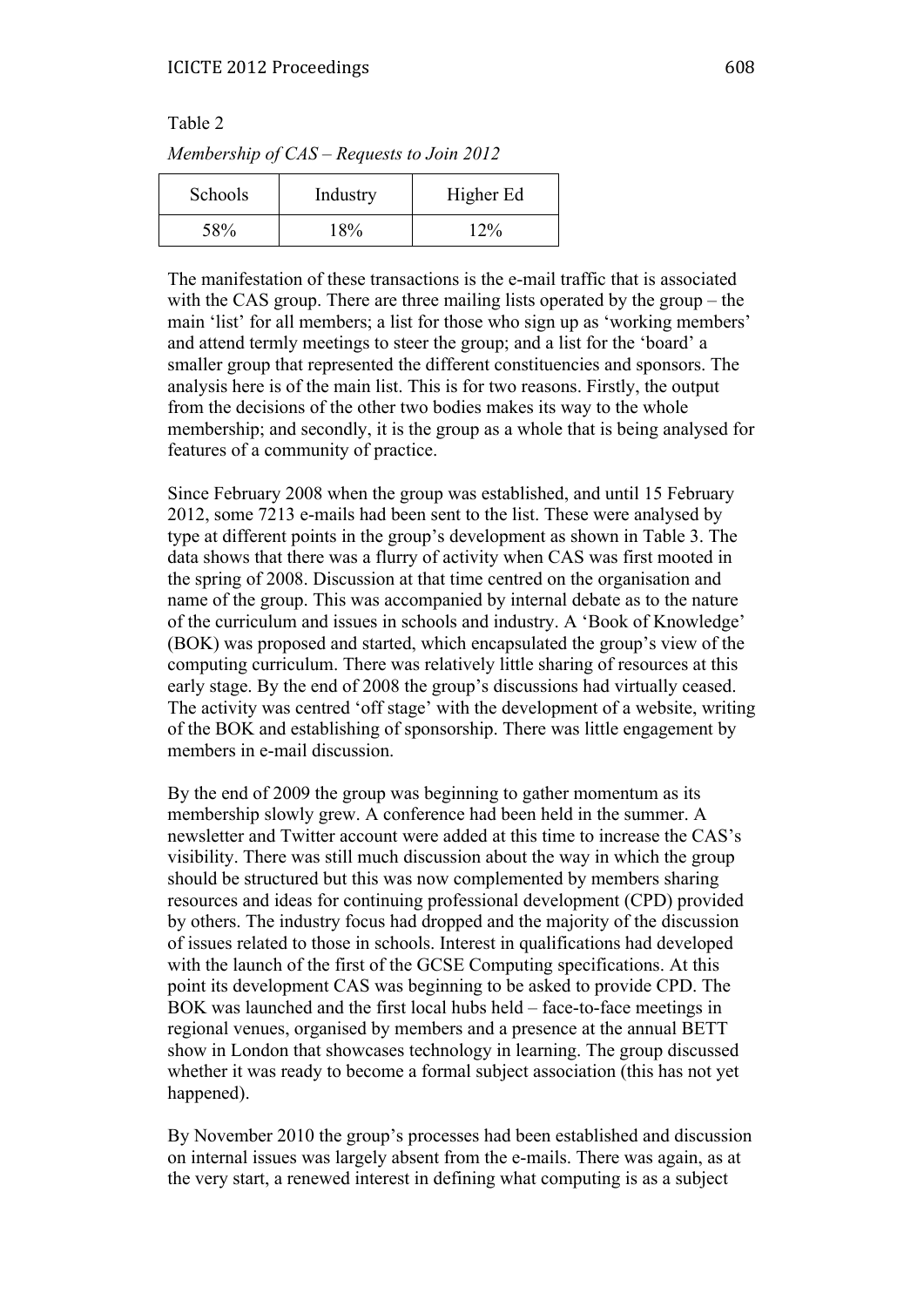and presenting a public face. Media contacts were become more frequent with evidence of television, radio and press approaching CAS for comment. Alongside this were the beginnings of its assertion as an influencer with both proactive and reactive engagement with policy makers. The website underwent a transformation and a previously public wiki was removed. In January 2011, the first online CPD events were held enabling the professional development provided by the group to reach wider audiences.

By the beginning of 2012 CAS had over 1000 members and e-mail traffic had tripled year on year. There were a plethora of policy changes at this time and CAS was again influential in them and its members were very active in discussing them. Policies and reports, hardly commented on just a year earlier were now a significant debating point for the membership. CAS had moved from a small group of interested individuals just four years earlier to being centre stage as the curriculum in ICT and computing was being dismantled and reviewed.

Table 3.

|                                              |                                                          | 02/2008-<br>05/2008 | 1/2008-<br>01/2009 | 1/2009-<br>01/2010 | 1/2010-<br>01/2011 | 1/2011-<br>01/2012 |
|----------------------------------------------|----------------------------------------------------------|---------------------|--------------------|--------------------|--------------------|--------------------|
| Total messages                               |                                                          | 337                 | 9                  | 354                | 532                | 1673               |
| Total threads                                |                                                          | 66                  | 6                  | 79                 | 153                | 361                |
|                                              | Agenda and<br>actions from<br>meeting                    | 61                  | $\overline{2}$     | $\overline{7}$     | 17                 | 3                  |
| CAS<br>management                            | Discussing<br>name                                       | 48                  |                    | $\overline{0}$     | $\overline{0}$     | $\boldsymbol{0}$   |
|                                              | Models of<br>organisation                                | 66                  |                    | 58                 | 19                 | 8                  |
|                                              | General                                                  | 43                  |                    | 6                  | 94                 | 297                |
| Defining the<br>subjects of<br>computing and | Developing a<br>Book of<br>Knowledge                     | 23                  |                    | $\boldsymbol{0}$   | 8                  | 5                  |
| <b>ICT</b>                                   | Discussing<br>qualifications                             | $\overline{2}$      |                    | 21                 | 23                 | 69                 |
|                                              | In industry                                              | 31                  | $\overline{2}$     | $\boldsymbol{0}$   | $\overline{4}$     | 6                  |
| Discussing                                   | In higher ed.                                            | 8                   |                    | $\mathbf{1}$       | $\overline{2}$     | 18                 |
| issues                                       | In schools                                               | 26                  | $\overline{4}$     | 76                 | 61                 | 238                |
|                                              | In policies and<br>other reports                         | $\overline{4}$      |                    | $\boldsymbol{0}$   | 53                 | 276                |
| Policy                                       | Seeking to<br>influence<br>policy/meeting<br>with others | 8                   |                    | 5                  | 12                 | 149                |

*Analysis of E-mail Transactions in CAS in Five Quarters*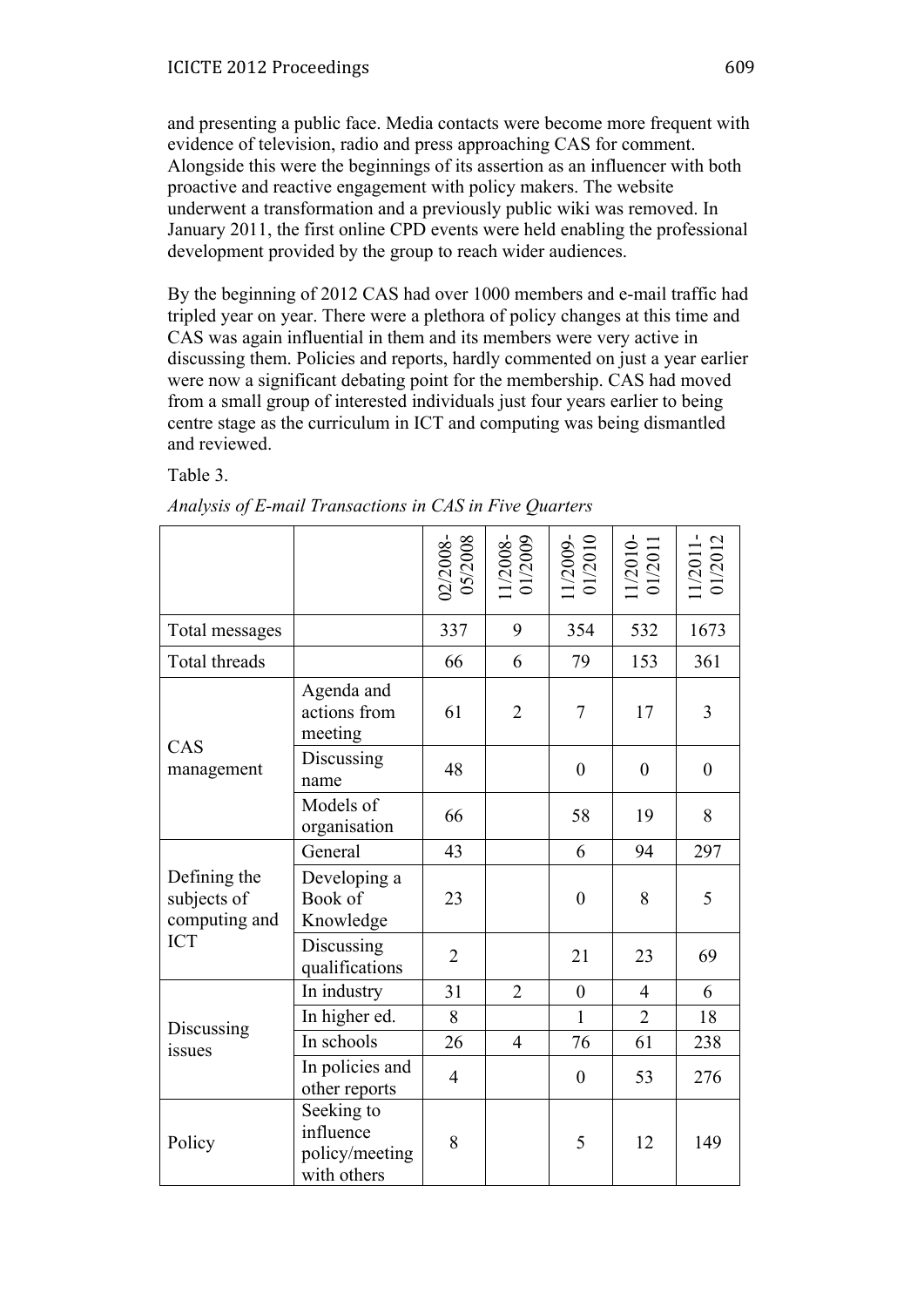|                           | Resources for<br>computing        | 9 | 98 | 161 | 366 |
|---------------------------|-----------------------------------|---|----|-----|-----|
| Sharing and<br>discussing | Media links<br>about<br>computing | 4 | 4  | 20  | 25  |
| Other                     | Miscellaneous                     | 3 |    |     | 36  |
| <b>CPD</b>                | Internal                          |   |    | 16  | 57  |
|                           | External                          |   | 37 | 15  | 49  |
| Social                    | Intros                            |   | 19 | 20  | 71  |

### **Discussion**

The research was undertaken to address the research question "What are the characteristics of CAS as a community of practice?" This is now examined in the light of the frames of Wenger (1998, 2006) and Schlager and Fusco (2010). Wenger (1998, 2006) establishes that a CoP exists where its members share three attributes – domain, community and practice. The common concerns of CAS's members are the curriculum of computing and its relationship to wider learning. This shared domain also includes the aspects of assessment at school leaving age and subsequent entry into undergraduate programmes. That CAS members share a common domain is axiomatically true. It is seen particularly in the number transactions on the development of the BOK and on the definition of curriculum and qualifications. Together these account for 1225 of the 2905 e-mails analysed or 42% of the sample.

The CAS organisation was established by a group of individuals who shared the common concerns above. This group has grown to over 1000 by the end of 2011 but the essential domain is unaltered. This growth shows both aspects in the model of Schlager and Fusco (2010) – membership growth and roles. The latter is rather flat, as the group has no committee or officers other than one person working for it in a part time capacity. Rather, the roles emerge in response to specific tasks, with 90 e-mails identifying and following up actions from meetings. While this only accounts for 3% of the total, this rather low figure is because such e-mails did not generate much discussion.

Community is evident here and is underlined by the extent to which there is shared learning, exchange of ideas and development of a unified 'presence' that defines the organization as more than a group of loosely connected individuals. Members turn to the list to share resources for teaching (21% of emails), to discuss issues they face in schools (8%), to debate policy changes (10%) and to set the agenda for the development of the group (9%) and the curriculum of computing (15%). Here too is Schlager and Fusco's model's history element with the change from internal organizational factors dominant in 2008 to external policy influence in 2011. This last aspect also resonates to some extent with the outcomes aspect of this model as the group produces policy papers and responses to consultations. Aspects of community are also noticeable by the common practice of introducing oneself as a new member and the regular asking for help that is met by the sharing of resources.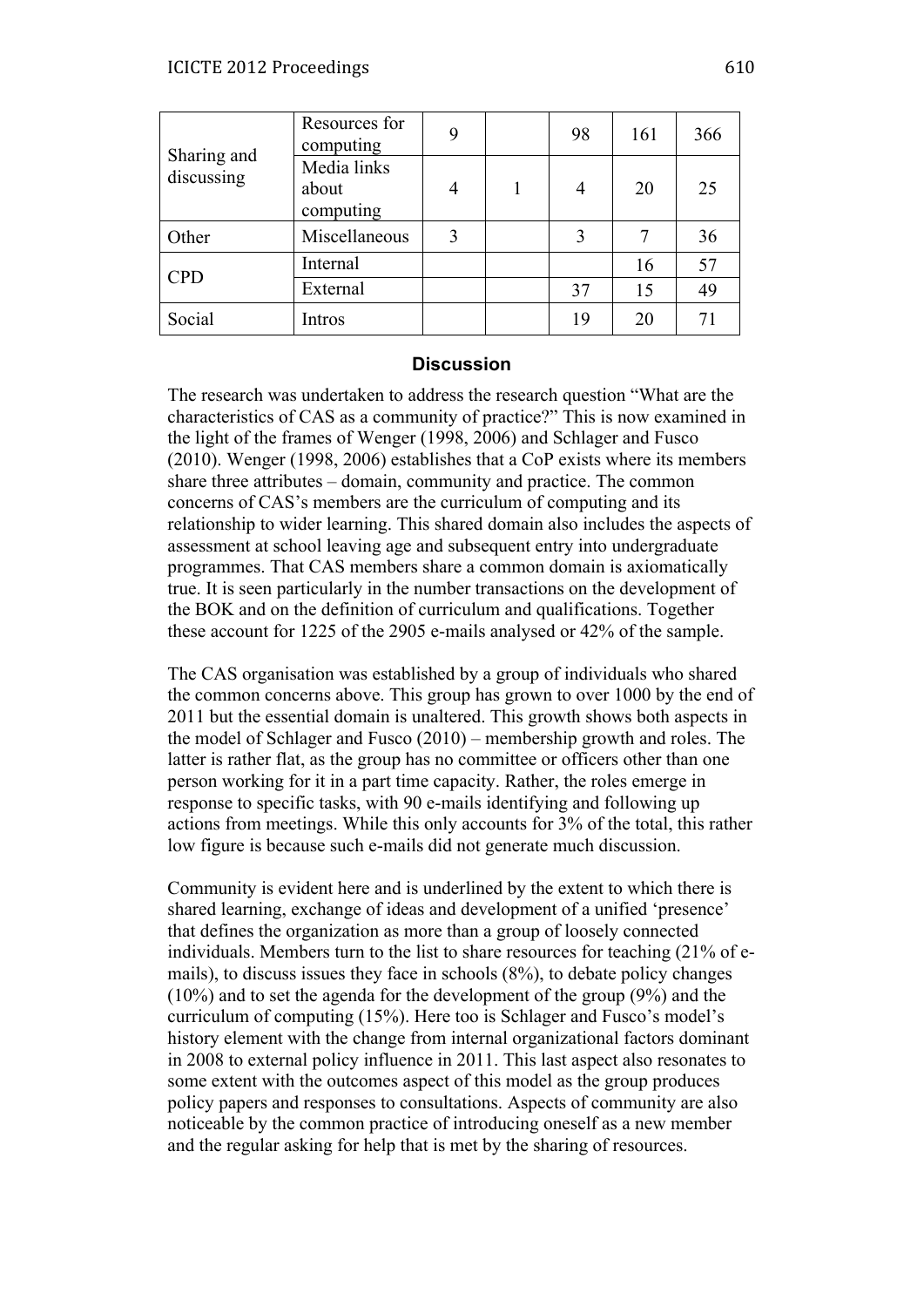Wenger's third criterion for a CoP is that of shared practice. The overwhelming majority (more than 85%) of CAS members are schoolteachers. Many of the rest are teachers in universities; others work in the computing industry but are involved in educational aspects therein. The membership's shared practice is that of developing computing knowledge, understanding and skills in young people. As a consequence of this endeavour, the organization is also engaged in promoting opportunities for such activities to flourish in schools. Thus it is concerned with review of curriculum and assessment so that computing can take its place alongside other school subjects. The empirical part of this paper gives numerous examples of this shared practice. In the email discussions members share their practice through discussions about issues faced in school, to examples of CPD activities and the sharing of resources to help with teaching and learning.

### **References**

- Alvesson, M. (2003). Methodology for close up studies: Struggling with closeness and closure. *Higher Education 46*. 167-193.
- Becerra-Fernandez, I., Elam, J. & Clemmons, S. (2010). Reversing the landslide in computer-related degree programs. *Communications of the Association of Computing Machinery*, *53*(2), 127-133.
- Brannick, T. & Coghlan, D. (2001). *In defence of being 'native': The case for insider research*. Dublin: University College.
- Conole, G (2007). Describing learning activities. In H. Beetham and R. Sharpe (Eds.), *Rethinking Pedagogy for a Digital Age* (pp.81-91)*.* London: Routledge.
- Conole, G. & Oliver, M. (2007). *Contemporary perspectives in E-learning research: Themes, methods and impact on practice.* London: RoutledgeFalmer.
- CPHC. (2008). The decline in computing graduates: A threat to the knowledge economy and global competitiveness. Council of Professors and Heads of Computing. Retrieved February 17, 2012, from http://www.cphc.ac.uk/docs/cphc-computinggraduates-june08.pdf
- E-skills (2008). *Technology counts, IT & telecoms Insights,* London: E-skills.
- Fowler, S. & Yamada-F, N. (2009). A brief survey on the computer science programs in the UK higher education systems, *Journal of Scientific and Practical Computing, 3*(1), 11–17
- Hammersley, M. (1990). *Reading ethnographic research: A critical guide*. London: Longman.
- Hammersley, M., & P. Atkinson. (2007). *Ethnography. Principles in practice, 3rd ed.* London: Routledge
- Hayano, D. (1979). Auto-ethnography: Paradigms, problems and prospects. *Human Organization*, *38*(1), 99-104.
- Laurillard, D. (2002). *Rethinking university teaching: a framework for the effective use of educational technology (2nd edition).* London, UK: RoutledgeFalmer.
- Lave, J. & Wenger, E. (1991). *Situated learning: Legitimate peripheral participation.* Cambridge, UK: Cambridge University Press.
- Mansell, N. (2007). *Education by numbers: The tyranny of testing*. London: Politico's.